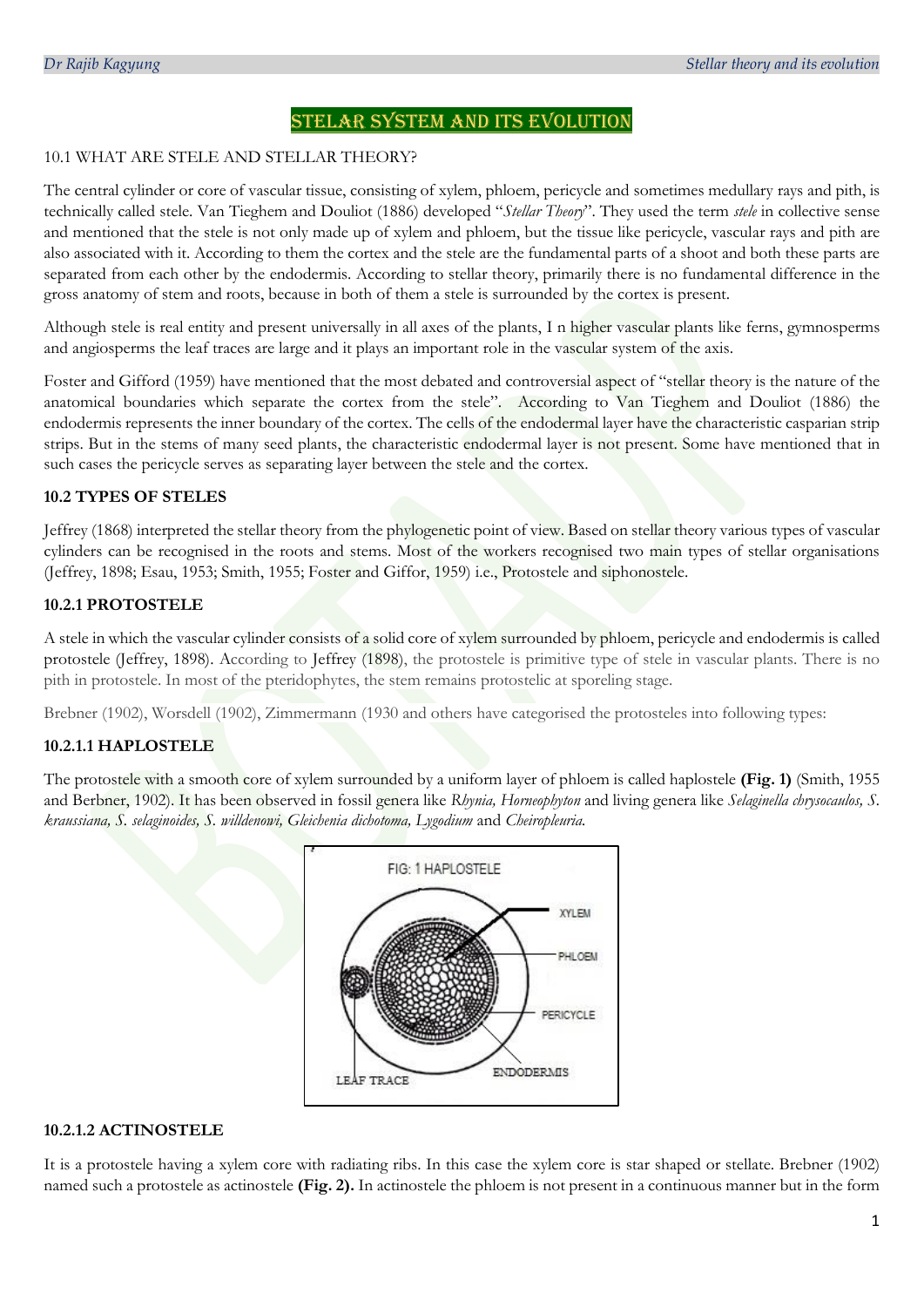of separate groups which alternate with the distant ends of the star shaped xylem, eg. *Asteroxylon, Psilotum, Lycopodium serratum* and *Sphenophyllum*.

Because of the breaking of the xylem mass into different forms, the actinosteles shows following variations:

- I. **PLECTOSTELE:** In plectostele the xylem gets broken into a number of parallel plates. Such xylem plates alternate with the phloem plates (Zimmermann, 1930). E.g *Lycopodium clavatum* and *L. volubile.*
- II. **MIXED PROTOSTELE:** In this type the xylem groups are uniformly scattered in the ground mass of the phloem. Such actinostele is called mixed protostele. E.g. *Lycopodium cernuum.*
- III. **MIXED PROTOSTELE WITH PITH**: Sometimes, thin parenchyma cells remain associated with the xylem in mixed protostele. E.g. In genera like *Hymenophyllum demissum, H. dilatatum, Lepidodendron intermedium* and *L. selaginoides* the centre of the protostele is occupied by the parenchyma cells among the tracheids. Such parenchyma cells represent the mixed pith and such type of stele is called **mixed protostele with pith**.



**10.2.2 SIPHONOSTELE:** A medullated protostele is called siphonostele.

# **10.2.2.1 ORIGIN OF SIPHONOSTELE**

It is a well-accepted phenomenon that a stele having a tubular vascular region and a central parenchymatous region was evolved from a protostele (Jeffrey, 1898). In a siphonostele the centrally placed xylem core is replaced by parenchymatous cells called pith. The pith is surrounded by xylem in the siphonostele. Different stages of changing of a protostele into siphonostele can be observed if transverse sections at different levels (from base upwards) are observed in genera like *Anemia phyllitidis, Botrydium, Gleichenia, Helminthostachys. Osmunda and Schizaea.*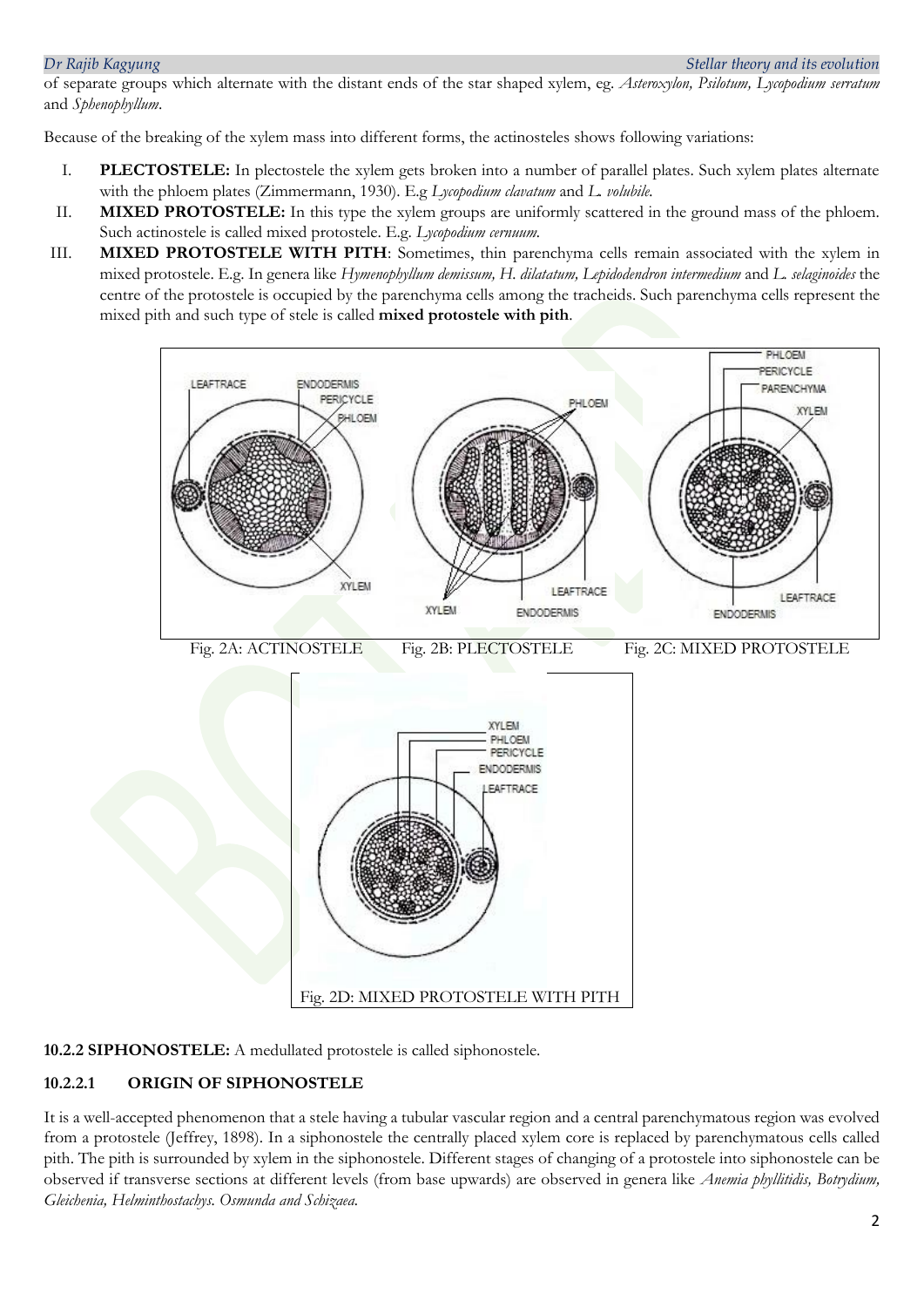Regarding the origin of siphonostele from protostele two views have been put forwarded, i.e., i) interstellar origin of pith and ii) extrastellar origin of pith.

- (i) **INTERSTELLAR ORIGIN OF PITH:** According this view the centrally placed or innermost vascular tissue changes into parenchymatous cells which behaves as pith. The interstellar origin of pith is evidenced by the study of fossil ferns (Bower, 1923) and this view is supported by scientists like Boodle (1901), Gwynne Vaughan (1903, 1914), Petry (1914), Gewirtz and Fahn (1960).
- **(ii) EXTRASTELLAR ORIGIN OF PITH:** This view was supported by Jeffrey (1902). According this view, the pith originated as a result of the invasion of cortical parenchymatous cells into the stele. This invasion occurs through the leaf gaps and branch gaps. Therefore, according to Jeffrey (1902) the pith and cortex are the homologous structure. Chang (1927), while working on *Pteridium aquilinum,* has criticized this extrastellar origin of pith theory of Jeffrey.

A third opinion has been put forward by Eames (1936) and Eames and MacDaniels (1947). According to these workers the pith is extrastellar in origin in some pteridophytes e.g. *Lycopodium* whereas it is extrastellar in origin in others e.g. higher ferns.

## **b) TYPES OF SIPHONOSTELE**

Jeffrey (1898) has classified the siphonostele into the following two types on the basis of the position of phloem.

- 1. **ECTOPHLOIC SIPHONOSTELE**: In this case the phloem is restricted only to the external side of the xylem. The pith is central in position. The phloem is externally surrounded by the pericycle and endodermis. A leaf trace is also visible. E.g. *Osmunda, Schizaea, etc.*
- 2. **AMPHIPHLOIC SIPHONOSTELE:** In this case, the phloem is present on both the external and internal side of the xylem. The pith is present in the centre. Eg. Rhizome of *Marsilea.* In this case xylem on its inner side remains surrounded by inner phloem, the inner pericycle, inner endodermis and centrally placed pith. On the outer side of the xylem are present the outer phloem, the outer pericycle, and the outer endodermis. E.g. *Adiantum, Dipteris.*



## Fig. 3A ECTOPHLOIC SIPHONOSTELE

## **c) OTHER MODIFICATION OF SIPHONOSTELE:**

**1. CLADOSIPHONIC SIPHONOSTELE:** A siphonostele which has no leaf gap is called **cladosiphonic siphonostele. E.g.** *Selaginella.*

**2. PHYLLOSIPHONIC SIPHONOSTELE**: It is a siphonostele which remains perforated by smaller or larger leaf gaps e.g. *Fillicophyta.*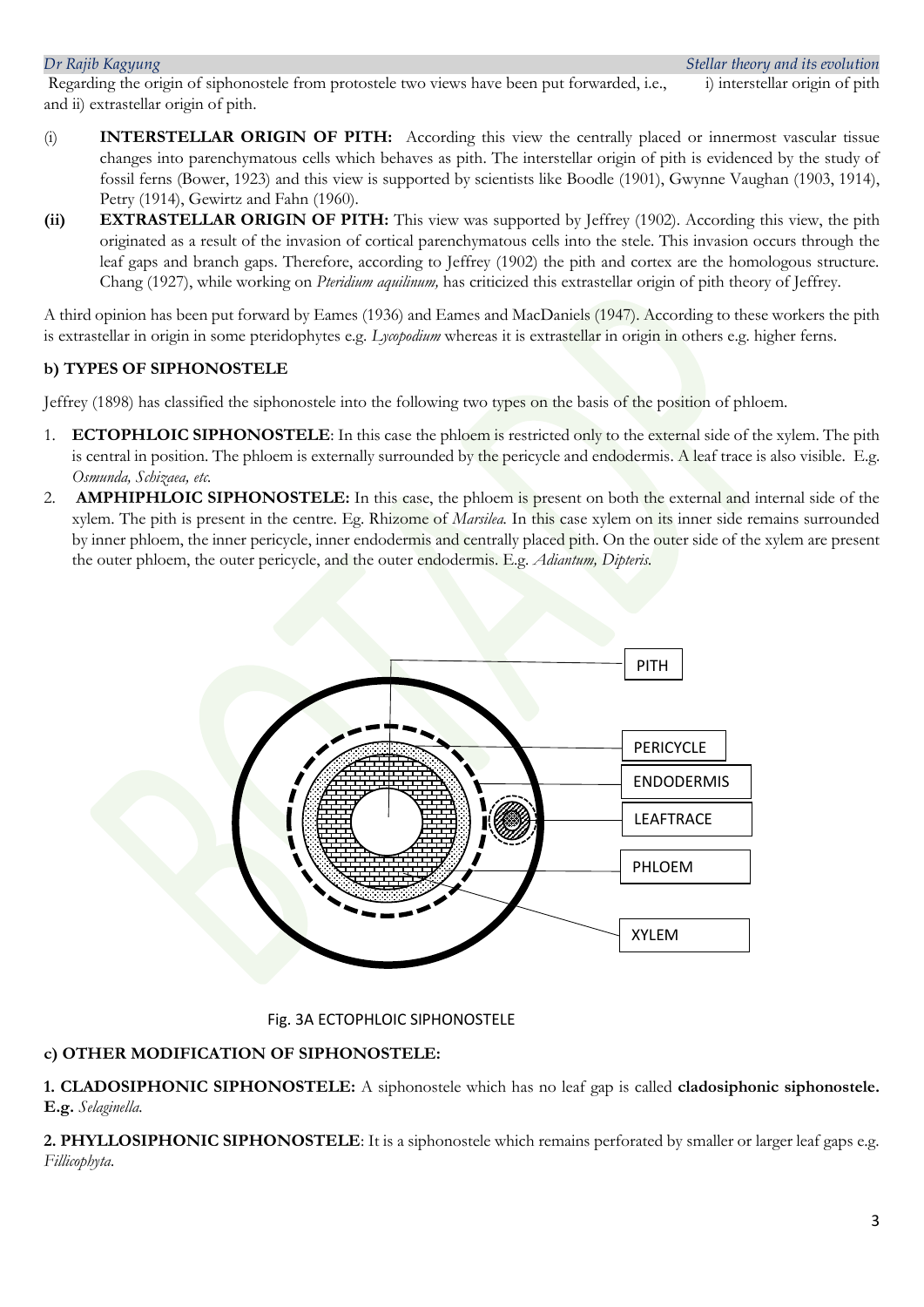

### Fig. 3B AMPHIPHLOIC SIPHONOSTELE

**3. SOLENOSTELE:** If the siphonostele is perforated at a places corresponding to the origin of the leaf trace, such a condition is known as solenostele. It may be of following three types:

**(i) ECTOPHLOIC SOLENOSTELE:** This is a solenostele derived from ectophloic siphonostele. So, in the case the phloem is present only on the outer side.

**(ii) AMPHIPHLOIC SOLENOSTELE:** This is a solenostele derived from amphiphloic siphonostele, i.e, phloem is present on both the sides of xylem, e.g. *Adiantum pedatum*.

**(iii) DICTYOSTELE:** This is a type of solenostele which is broken into a network of separate vascular strands, mainly because of the crowded leaf gaps (Brebner, 1902). Each separate vascular strand is known as meristele, e.g. *Ophioglossum lusitanicum, Pteris, Adiantum capillaris-veneris, Dryopteris chrysocoma, D. rigidia* and *D. filix-max.* 

In ferns and other members, the formation of dictyostele is because of the rhizome being short and thus overlapping of leaves takes place. It happens because of the overlapping of leaves takes place. It happens because of the overlapping of the leaf gaps in the stele. The whole stele appears as a network of interconnected vascular strands.

- **4. EUSTELE:** If the stele is split into distinct collateral vascular bundles, it is called eustele. It is a modification of the ectophloic siphonostele. The splitting takes place because of the overlapping leaf gaps.
- **5. ATACTOSTELE:** Differing from the eustelic condition, the vascular strands in some cases are scattered. Such a stele has been named as atacostele by Esau (1953). It occurs in monocotyledons.

## **10.2.3 POLYSTELE**

Sometimes more than one stele is present in the axis of some pteridophyte like *Selaginella,* such a condition is known as polystele. It is a type which must have been derived from a protostele because each such stele shows a protostelic condition. In *Selaginella kraussiana*, generally, two steles are present but in *Selaginella laevigata* as many as sixteen steles are present in the axis.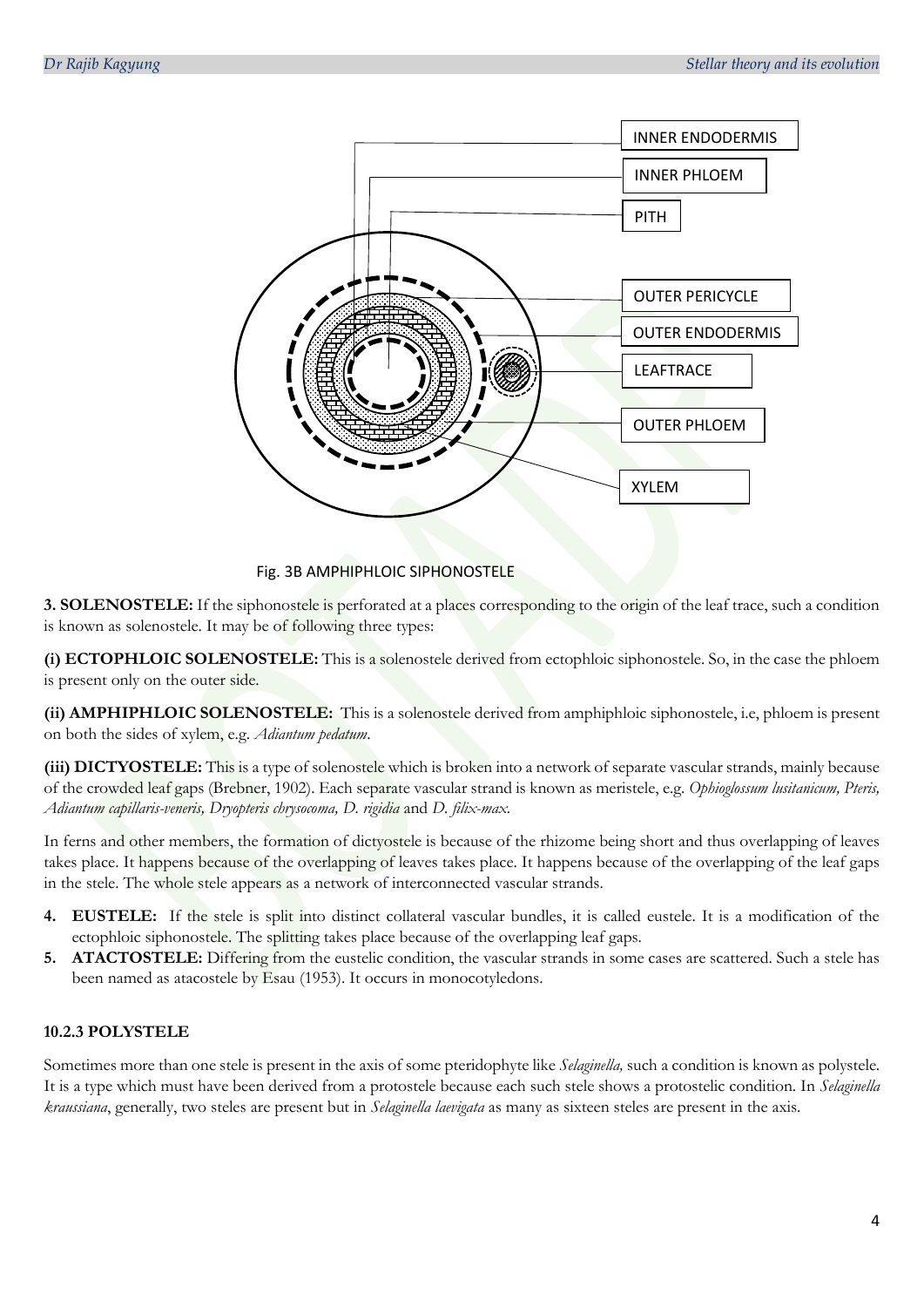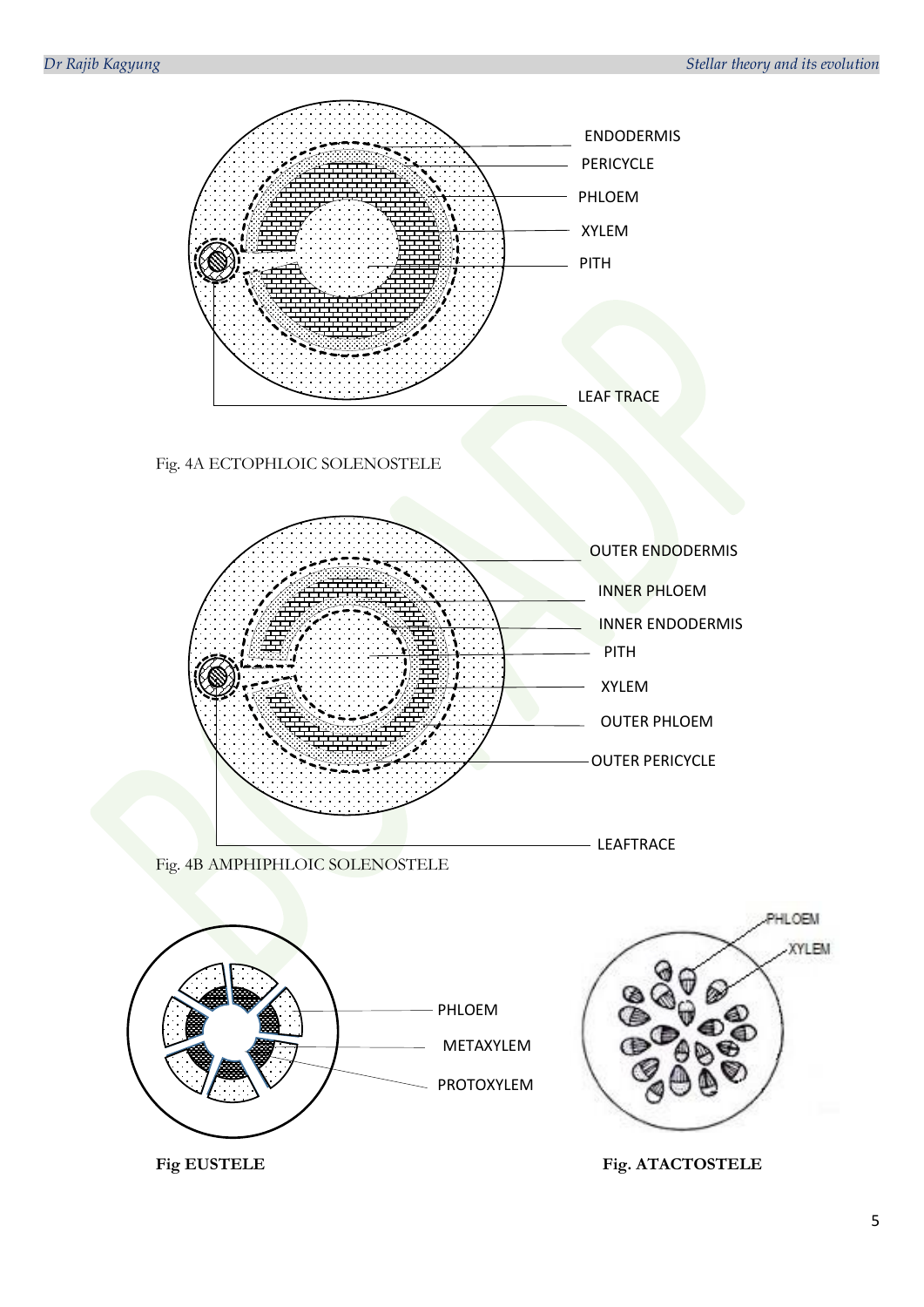

Fig.: Stellar system: A. Dictyostele, B. Vascular skeleton of dictyostele



Fig. 6 (A-C). Stelar System : A. Polycyclic solenostele, B. Polycyclic dictyostele, C. Polystele